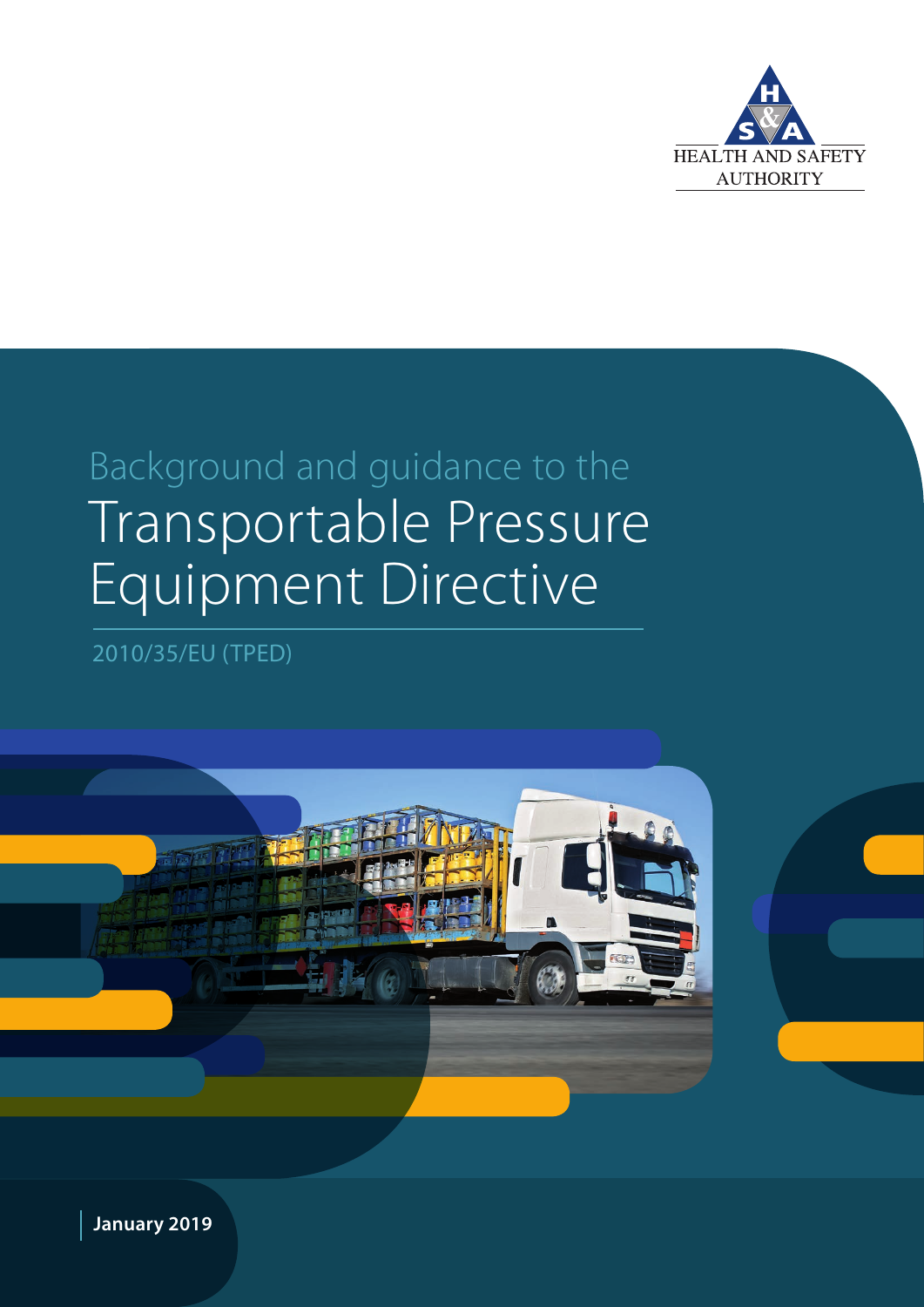## Definitions

*The definitions in this section are sourced from the ADR, the 2010 TPED and from our national regulations (the 'regulations'). The text in italics is not part of the definition as provided in legislation, it is additional text added for information purposes.*

The 'ADR' means the European Agreement Concerning the International Carriage of Dangerous Goods by Road, the Annexes to it and the protocol of signature thereto done at Geneva on 30 September 1957, as amended. The ADR is referred to directly in the Annexes to Directive 2008/68/EC on the inland transport of dangerous goods, specifically Annex I. The current version of the ADR can be accessed and downloaded from the **[UNECE website](https://www.unece.org/trans/danger/danger.html)**.

'2010 TPED' means Directive 2010/35/EU of the European Parliament and of the Council on Transportable Pressure Equipment.

'The Regulations' mean the European Communities (Carriage of Dangerous Goods by Road and use of Transportable Pressure Equipment) Regulations 2011, as amended.

'Conformity assessment' means the process of verifying the conformity of a product according to the provisions of ADR 1.8.6 and 1.8.7 related to type approval, supervision of manufacture and initial inspection and testing.

'Periodic inspection' means the periodic inspection and the procedures governing the periodic inspection as set out in the ADR. *Applicable to pressure receptacles and tanks, relevant sections of ADR are P200 in 4.1.4.1, 6.2.1.6, 6.2.2.4, 6.2.3.5, 6.2.4.2, 6.8.2.4.2 and 6.8.3.4.6.*

'Intermediate inspection' means the intermediate inspection and the procedures governing the intermediate inspection as set out in the ADR. *Applicable to tanks only, intermediate inspection is carried out in accordance with ADR 6.8.2.4.3.* 

'Exceptional check' means the exceptional check and the procedures governing the exceptional check as set out in the ADR. *Applicable to tanks only, exceptional check has the meaning provided in ADR 6.8.2.4.4.* 

'Reassessment of conformity' means the procedure undertaken, at the request of the owner or operator, for the subsequent assessment of conformity of transportable pressure equipment manufactured and placed on the market before the implementation of Directive 1999/36/EC.

'Inspection body' means an inspection and testing body, appointed by a competent authority for that purpose and which shall be accredited to carry out the inspections, checks and tests in accordance with IS/EN/IEC/17020 entitled 'General criteria for the operation of various types of bodies performing inspection' and published by the International Organisation for Standards (ISO).

'Notified body (NB)' means a conformity assessment body or inspection body meeting the requirements set out in the ADR and conditions set out in Articles 20 and 26 of Directive 2010/35/EU and notified in accordance with Article 22 of Directive 2010/35/EU.

'Type A notified body' means a notified body conforming to ADR 1.8.6.2, 1.8.6.4, 1.8.6.5 and 1.8.6.8 and accredited to standard EN ISO/IEC 17020 type A.

*'Type B notified body' means a notified body conforming to ADR 1.8.6.2, 1.8.6.4, 1.8.6.5 and 1.8.6.8 and accredited to standard EN ISO/IEC 17020 type B.* 

'Transportable Pressure Equipment (TPE)' has the meaning provided in Article 2(1) and Annex 1 of Directive 2010/35/EU on transportable pressure equipment.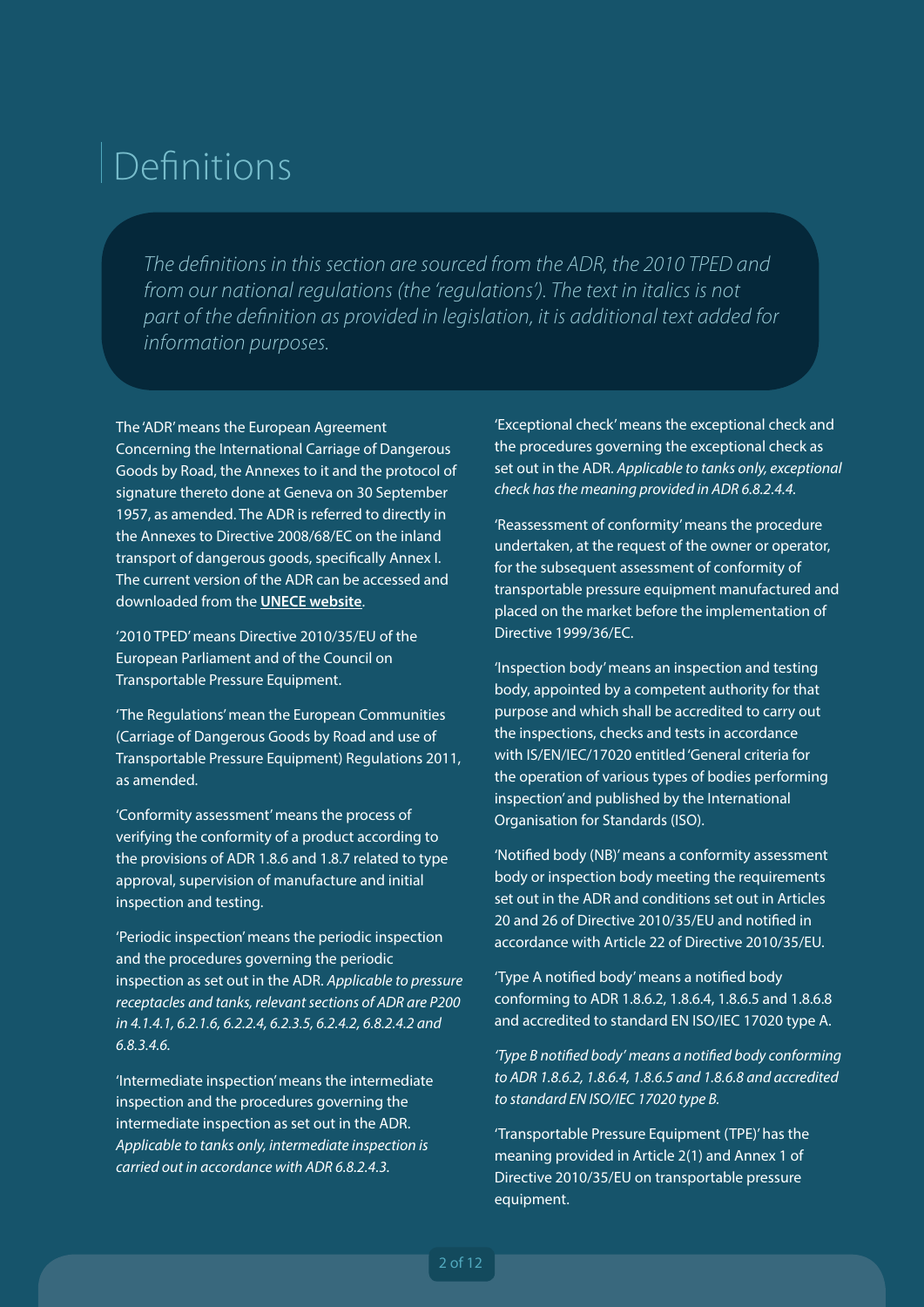

### The aim of **[Directive 2010/35/EU](https://eur-lex.europa.eu/LexUriServ/LexUriServ.do?uri=OJ:L:2010:165:0001:0018:EN:PDF)** of the European Parliament and of the Council on Transportable Pressure Equipment (2010 TPED) is to promote the free movement of transportable pressure equipment (TPE) within the European Community (EC). It provides for a legal structure whereby TPE can be manufactured and sold and used throughout the EC without having to go through a local approval regime in every Member State.

Under the new legislative framework (NLF)<sup>1</sup> adopted in July 2008, the 2010 TPED includes accreditation and market surveillance and takes account of the existence of all the 'economic operators' in the supply chain, thus providing for their specific obligations in relation to TPE. It also recognises the different responsibilities of the various national authorities such as the notifying authority, national accreditation body and market surveillance authority, and provides criteria for the notification of conformity assessment and inspection bodies (notified bodies), and rules for the notification process.

Under the 2010 TPED, conformity assessment bodies and inspection bodies must seek specific authorisation to carry out the activities of conformity assessment, periodic inspection, intermediate inspection, exceptional checks and reassessment of conformity of TPE. Such activities must be carried out in accordance with the requirements set out in the ADR and in Chapters 3 and 4 of the 2010 TPED.

It should be noted that various parts of Council **[Directive 1999/36/E](https://eur-lex.europa.eu/legal-content/EN/TXT/PDF/?uri=CELEX:31999L0036&from=EN)**C (the '1999 TPED') were transferred into the ADR in 2009. A transitional measure was provided to allow Contracting Parties to change over to the new provisions of the ADR by 1 July 2011, and this coincided with the implementation date of the 2010 TPED.

The 2010 TPED, however, continues to refer to the implementation dates of the 1999 TPED (see Section 2.3).

The ADR and the 2010 TPED are given effect in Ireland by means of the European Communities (Carriage of Dangerous Goods by Road and use of Transportable Pressure Equipment) Regulations, 2011, as amended ('the Regulations'). Up to date regulations are available from the Health and Safety Authority's **[ADR web pages](https://www.hsa.ie/eng/Your_Industry/ADR_-_Carriage_of_Dangerous_Goods_by_Road/ADR_General_Information/Legislation/)**.

This guidance must be read in conjunction with the Regulations (specifically, Part 9), the current edition of the ADR and the 2010 TPED, as all will be referred to throughout the text.



<sup>&</sup>lt;sup>1</sup> Decision 768/2008/EC of the European Parliament and of the Council on a common framework for the marketing of products and Regulation 765/2008/EC of the European Parliament and of the Council setting out the requirements for accreditation and market surveillance relating to products.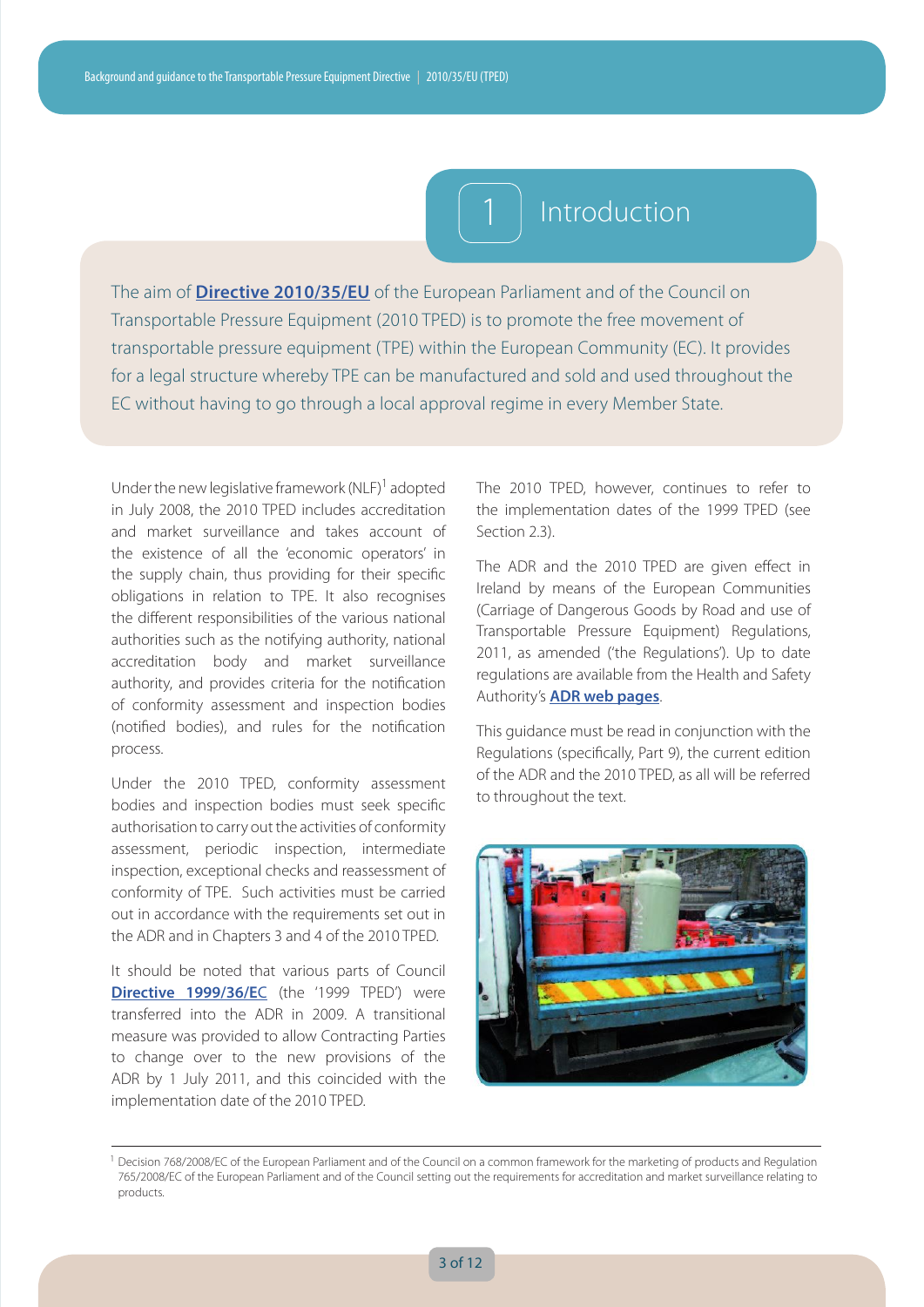# 2 Transportable Pressure Equipment

#### **2.1 Scope**

The 2010 TPED applies to the design, manufacture, conformity assessment, periodic inspection, intermediate inspection, exceptional checks and reassessment of conformity of **pressure receptacles and tanks** used for the transport of **Class 2** gases, covered respectively in:

- > Chapter 6.2 of the ADR (for example, transportable cylinders, tubes, pressure drums and bundles of cylinders, chemicals under pressure, closed cryogenic receptacles, small receptacles containing gas [gas cartridges]), and
- > Chapter 6.8 of the ADR (for example, fixed tanks, demountable tanks, battery vehicles, tank containers, tank swap bodies and multipleelement gas containers [MEGCs]).

It includes associated valves and other accessories, when appropriate, and includes both refillable and non-refillable pressure receptacles.

The directive also covers the carriage of specific dangerous goods other than those in Class 2, as listed in Annex 1 of the 2010 TPED, reproduced here in Table 1:

| <b>UN Number</b> | <b>Class</b> | Dangerous substance                                               |
|------------------|--------------|-------------------------------------------------------------------|
| 1051             | 6.1          | HYDROGEN CYANIDE, STABILISED<br>containing less than 3 % water    |
| 1052             | 8            | HYDROGEN FLUORIDE, ANHYDROUS                                      |
| 1745             | 5.1          | <b>BROMINE PENTAFLUORIDE</b><br>Excluding carriage in tanks       |
| 1746             | 5.1          | <b>BROMINE TRIFLUORIDE</b><br>Excluding carriage in tanks         |
| 1790             | 8            | <b>HYDROFLUORIC ACID</b><br>with more than 85 % hydrogen fluoride |
| 2495             | 5.1          | <b>IODINE PENTAFLUORIDE</b><br>Excluding carriage in tanks        |

*Table 1: List of dangerous goods other than those in Class 2*

#### The 2010 TPED applies to:

- › All new TPE, not bearing the conformity markings epsilon (ε) or pi  $(π)$  mark as provided for in Directives 84/525-7/EEC and 1999/36/EC for the purposes of placing it on the market;
- > Existing TPE, which has the conformity markings ε or π as provided for in Directives 84/525-7/EEC and the 1999 TPED, for the purposes of periodic inspections, intermediate inspections, exceptional checks and use. In the case of gas cylinders in compliance with Directive

84/525-7/EEC, and thus bearing the ε marking, when the first periodic inspection is carried out under the 1999 TPED or the 2010 TPED, the  $\pi$  mark is applied along with the identification number of the notified body carrying out the inspection;2

> Existing TPE, which does not have the conformity marking  $\pi$  as provided for in the 1999 TPED, for the purpose of reassessment of conformity.

<sup>&</sup>lt;sup>2</sup> Article 6(3) and Article 10(3) of the 1999 TPED; Article 15(8) and Article 16 of the 2010 TPED.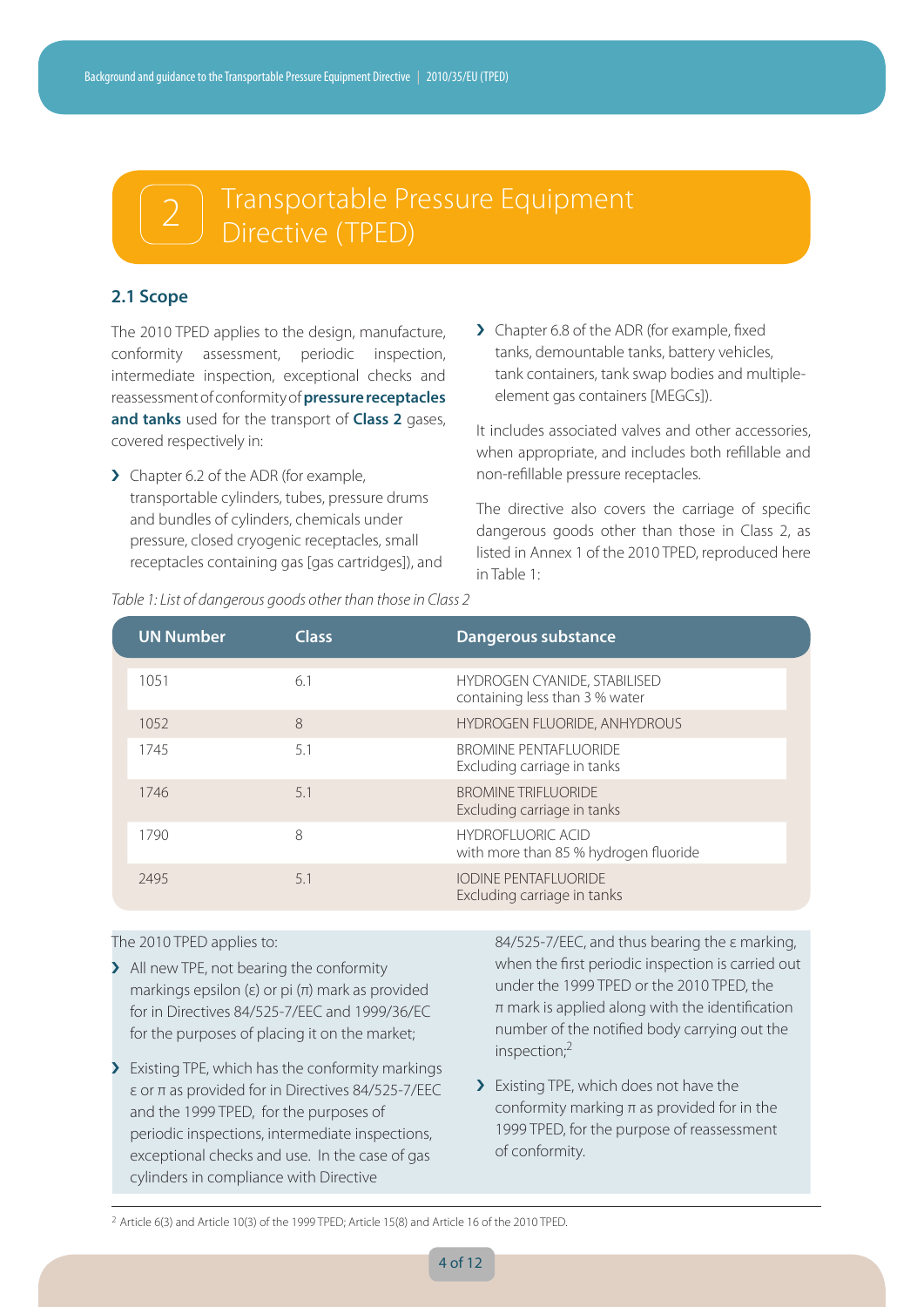#### **2.2 Exclusions**

Equipment that is specifically **excluded** from the 2010 TPED is as follows:

- > Aerosols (UN No. 1950)
- > Open cryogenic receptacles
- › Gas cylinders for breathing apparatus
- > Fire extinguishers (UN No. 1044)
- > TPE exempted under ADR 1.1.3.2, exemptions related to the carriage of gases
- > TPE exempted under ADR Chapter 3.3, special provisions applicable to certain articles or substances

Pressure vessels and apparatus used for nontransport related applications will usually be within the scope of the Pressure Equipment Directive 2014/68/EU (PED).

#### **2.3 Implementation dates**

The implementation date for the 1999 TPED in the EU was 1 July 2001. In Ireland, however, in accordance with Article 18 of the 1999 TPED, the implementation date was **1 July 2003**.

For pressure drums, bundles of cylinders and tanks, the date of implementation of the 1999 TPED was deferred to 1 July 2005 by means of **[Commission](http://www.minind.ro/domenii_sectoare/leg_armonizata/transport/Decision_2003_525_l_18320030722en00450045.pdf)  [Decision 2003/525/EC of 18 July 2003](http://www.minind.ro/domenii_sectoare/leg_armonizata/transport/Decision_2003_525_l_18320030722en00450045.pdf)**. In Ireland, in accordance with Article 2 of this decision, the implementation date for the placing on the market of such equipment was **1 July 2007**.

TPE placed on the market before the dates specified above does not require initial conformity assessment but can be reassessed for conformity at the time of its periodic inspection (see Section 4).

The implementation dates of the 1999 TPED are clarified in Table 2:

#### *Table 2: Implementation dates of the TPED*

| Type of TPE                                                                | <b>Directive</b><br>1999/36/EC | <b>National Regulations (for the</b><br>purposes of placing on the market) |
|----------------------------------------------------------------------------|--------------------------------|----------------------------------------------------------------------------|
| Cylinders, tubes,<br>cryogenic receptacles                                 | 1 July 2001                    | 1 July 2003                                                                |
| Pressure drums,<br>bundles of cylinders, tanks,<br>battery vehicles, MEGCs | 1 July 2005                    | 1 July 2007                                                                |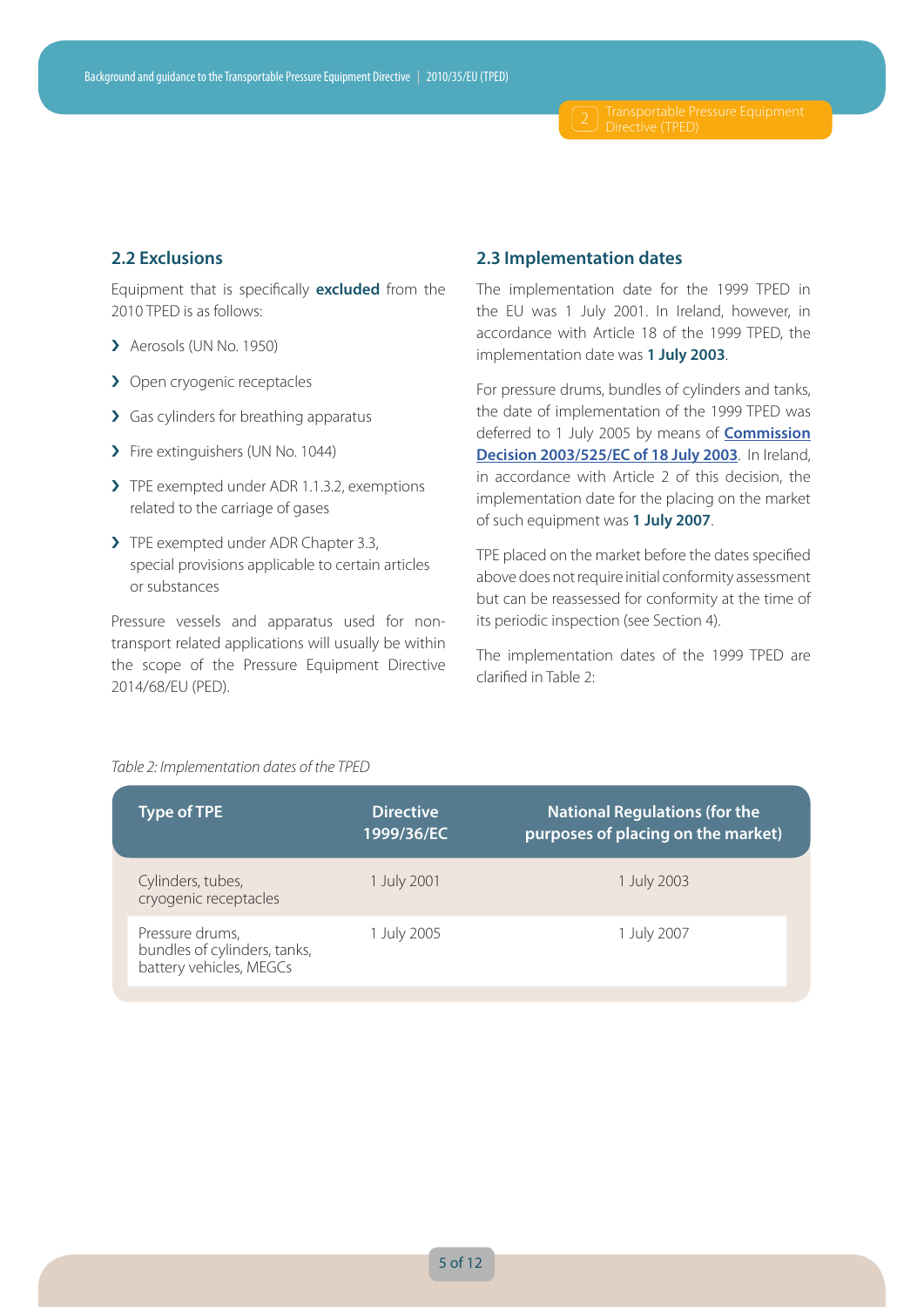### Conformity assessment, periodic inspection, intermediate inspection and exceptional checks

All TPE as defined in Section 2 must meet the conformity assessment, periodic inspection, intermediate inspection, exceptional checks and reassessment of conformity requirements as set out in the ADR (1.8.6, 1.8.7, 6.2.2.11, 6.2.3.6 and 6.8.4, TA4 and TT9) and in Chapters 3 and 4 of the 2010 TPED.

Conformity assessment bodies and inspection bodies (in ADR the term 'relevant body' is used) must be **notified to the Commission** in accordance with Chapter 4 of the 2010 TPED. Such bodies must apply to the notifying authority to become a notified body.

'Notifying authority' means, in relation to transportable pressure equipment for the purposes of Part 9 of the Regulations, the Minister.

The **[procedure](https://dbei.gov.ie/en/Publications/Procedure-for-the-appointment-of-a-Notified-Body.html)** for applying for such notification is available from the Irish notifying authority which is the Department of Business, Enterprise and Innovation (DBEI).

In Ireland notification is based on accreditation by the Irish National Accreditation Board **[\(INAB\)](https://www.inab.ie)**.

#### **3.1 Pressure receptacles**

For pressure receptacles (both UN and ADR pressure receptacles), relevant bodies are defined in ADR 6.2.2.11 and 6.2.3.6 in accordance with Table 3.

For gas cartridges the functions of the relevant bodies are outlined in ADR 1.8.8.

#### *Table 3: Activities of relevant bodies*

| Procedure                             | <b>Relevant Body</b> |
|---------------------------------------|----------------------|
| Type Approval (1.8.7.2)               | Xa                   |
| Supervision of manufacture (1.8.7.3)  | $Xa$ or $S$          |
| Initial inspection and test (1.8.7.4) | Xa or IS             |
| Periodic inspection (1.8.7.5)         | Xa or Xb or IS       |

Xa' means conformity assessment body or inspection body conforming to ADR 1.8.6.2, 1.8.6.4, 1.8.6.5 and 1.8.6.8 and accredited according to EN ISO/IEC 17020 (except clause 8.1.3) type A (referred to as a 'type A conformity assessment body or inspection body').

'Xb' means inspection body conforming to ADR 1.8.6.2, 1.8.6.4, 1.8.6.5 and 1.8.6.8 and accredited according to EN ISO/IEC 17020 (except clause 8.1.3) type B (referred to as a 'type B inspection body').

'IS' means an in-house inspection service under the surveillance of a type A inspection body, which must be independent from design process, manufacturing operations, repair and maintenance.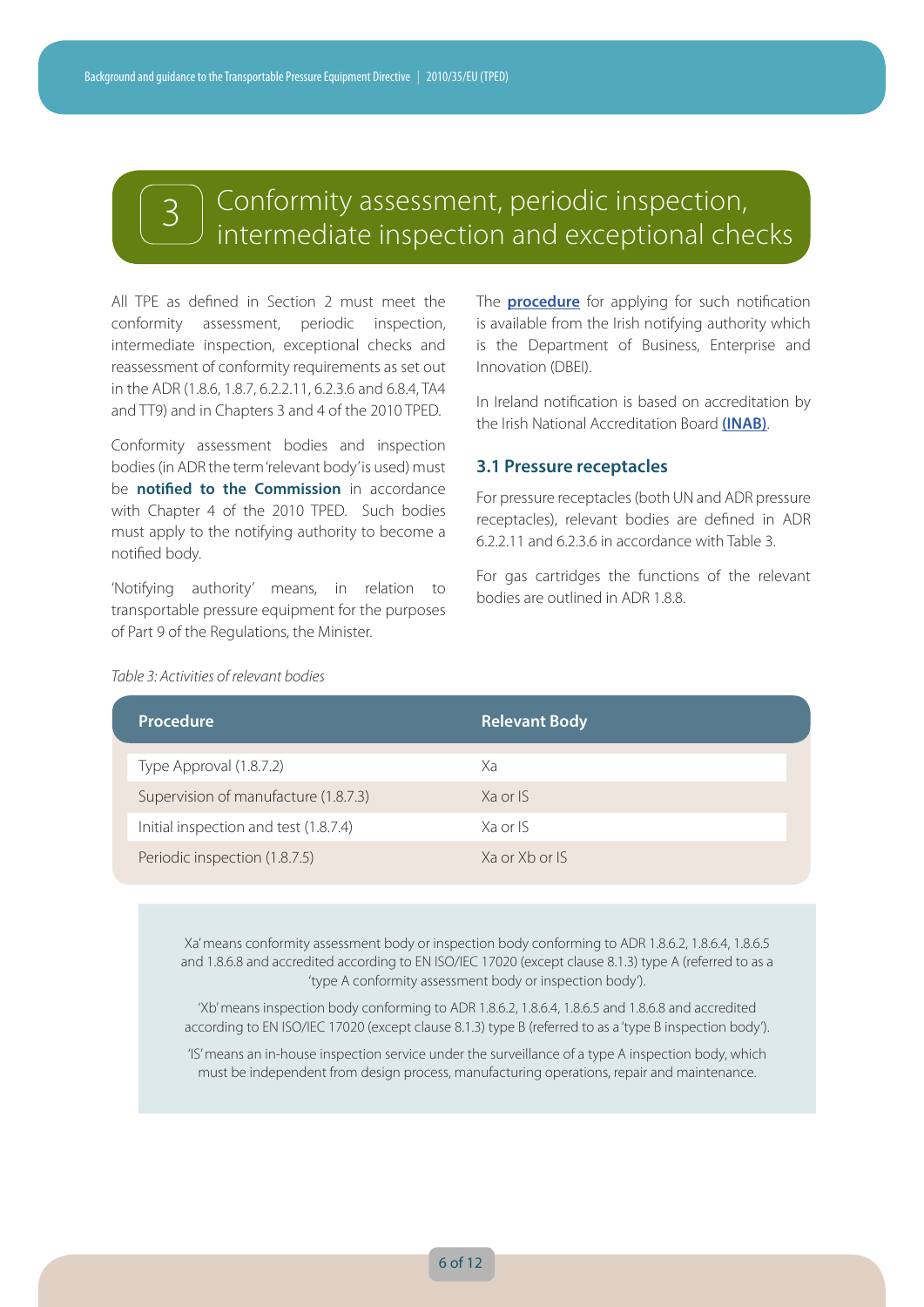3 Conformity assessment, periodic inspection,<br>intermediate inspection and exceptional checks

Type A inspection bodies may approve a quality system for the 'in house inspection service (IS)' and can then delegate some of the in house inspection activity (but not type approval) to the IS. In accordance with ADR 1.8.7.6, the type A inspection body must carry out twice yearly audits of the quality system.

Once notified to the Commission, type A and type B conformity assessment bodies and inspection bodies will become, respectively, type A and type B notified bodies.

#### **3.2 Tanks**

For tanks, the only bodies which can carry out conformity assessment or inspection activity are those which are accredited to EN ISO/IEC 17020 (except clause 8.1.3) **type A**.

For the type approval of tanks, the conformity assessment procedures of ADR 1.8.7 must be applied by a conformity assessment body or inspection body conforming to ADR 1.8.6.2, 1.8.6.4, 1.8.6.5 and 1.8.6.8 and accredited to EN ISO/IEC 17020 (except clause 8.1.3) type  $A<sup>3</sup>$ 

For tank inspections and tests (including supervision of manufacture), the procedures of ADR 1.8.7 must be applied by an inspection body conforming to ADR 1.8.6.2, 1.8.6.4, 1.8.6.5 and 1.8.6.8 and accredited to EN ISO/IEC 17020 (except clause 8.1.3) type A.<sup>4</sup>

Once notified to the Commission, a type A conformity assessment body or a type A inspection body will become a type A notified body.



 $3$  ADR 6.8.4, TA4  $4$  ADR 6.8.4, TT9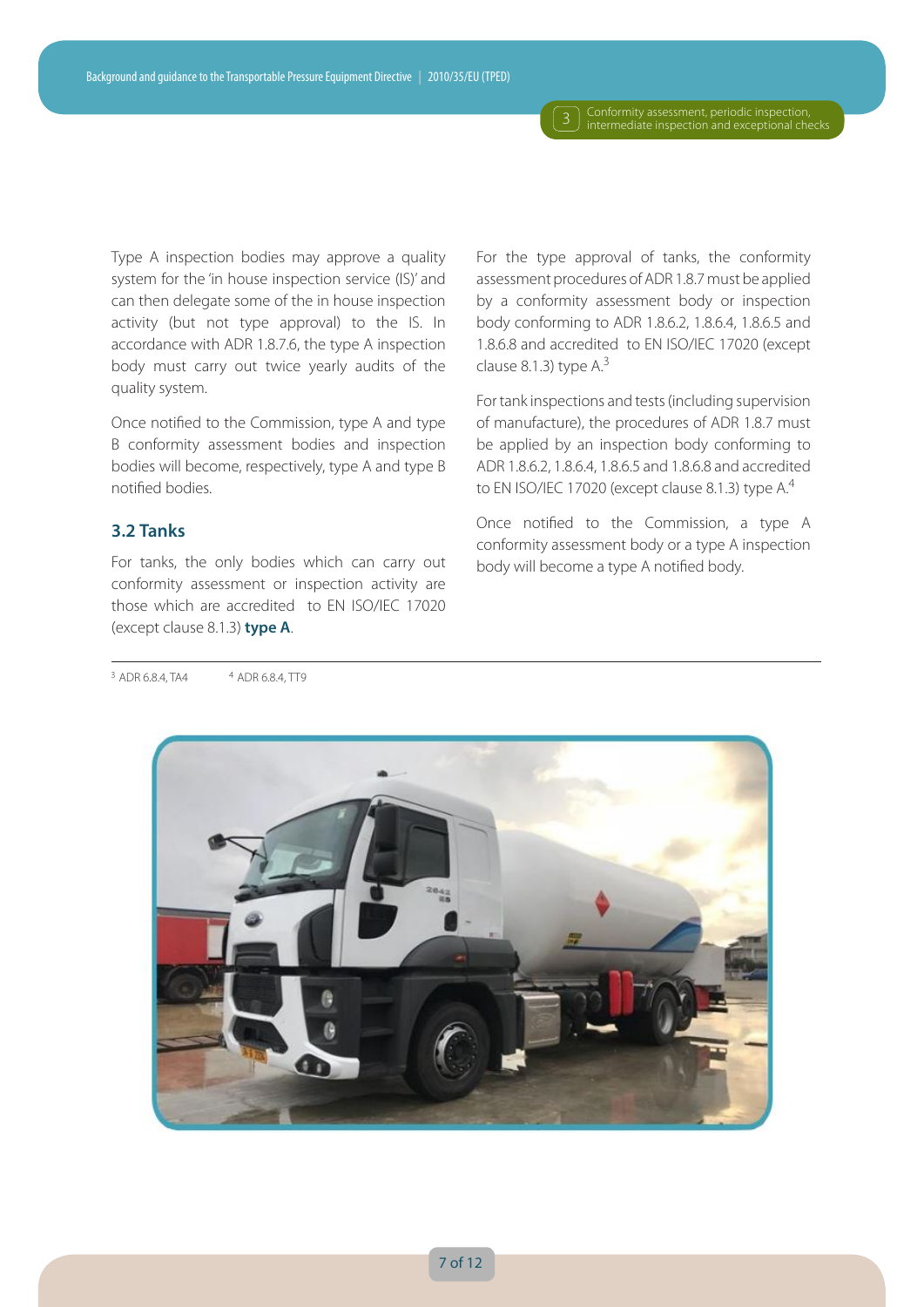### Reassessment of conformity

For TPE (both pressure receptacles and tanks) that was placed on the market before the date of implementation of the 1999 TPED (see Table 2), there is an option for relevant bodies to reassess TPE for conformity in accordance with the procedure provided in **Annex III** of the 2010 TPED (Annex III is reproduced as Schedule 5 of the Regulations).

The owner or operator of the TPE must make available to a **notified body**, conforming to EN ISO/IEC 17020 Type A, notified for reassessment of conformity, the information regarding the TPE which enables that body to identify the equipment precisely (origin, design rules, and for acetylene cylinders also details of the porous material). The information shall include, where appropriate, any prescribed restrictions on use, and any notes on possible damage or repairs carried out.

The Type A notified body, based on the information provided and where appropriate, on further inspection, will assess whether the TPE affords at

least the same degree of safety as the TPE that is in compliance with the ADR. If the results of this assessment are deemed to be satisfactory, the TPE will be subject to periodic inspection in accordance with the ADR, and if the requirements are met the  $\pi$ marking can be applied in accordance with Section 5 below.

For **pressure receptacles manufactured in series**, as provided in the 2010 TPED, Annex III, paragraph 5, the receptacles can be reassessed by a Type B notified body, notified for periodic inspection of the relevant pressure receptacles, provided that conformity of 'the type' has been reassessed by a Type A notified body. The  $\pi$  mark must be followed by the identification number of the Type B notified body responsible for the periodic inspection.

The particulars for the certificates of reassessment are provided in Annex III of the 2010 TPED.

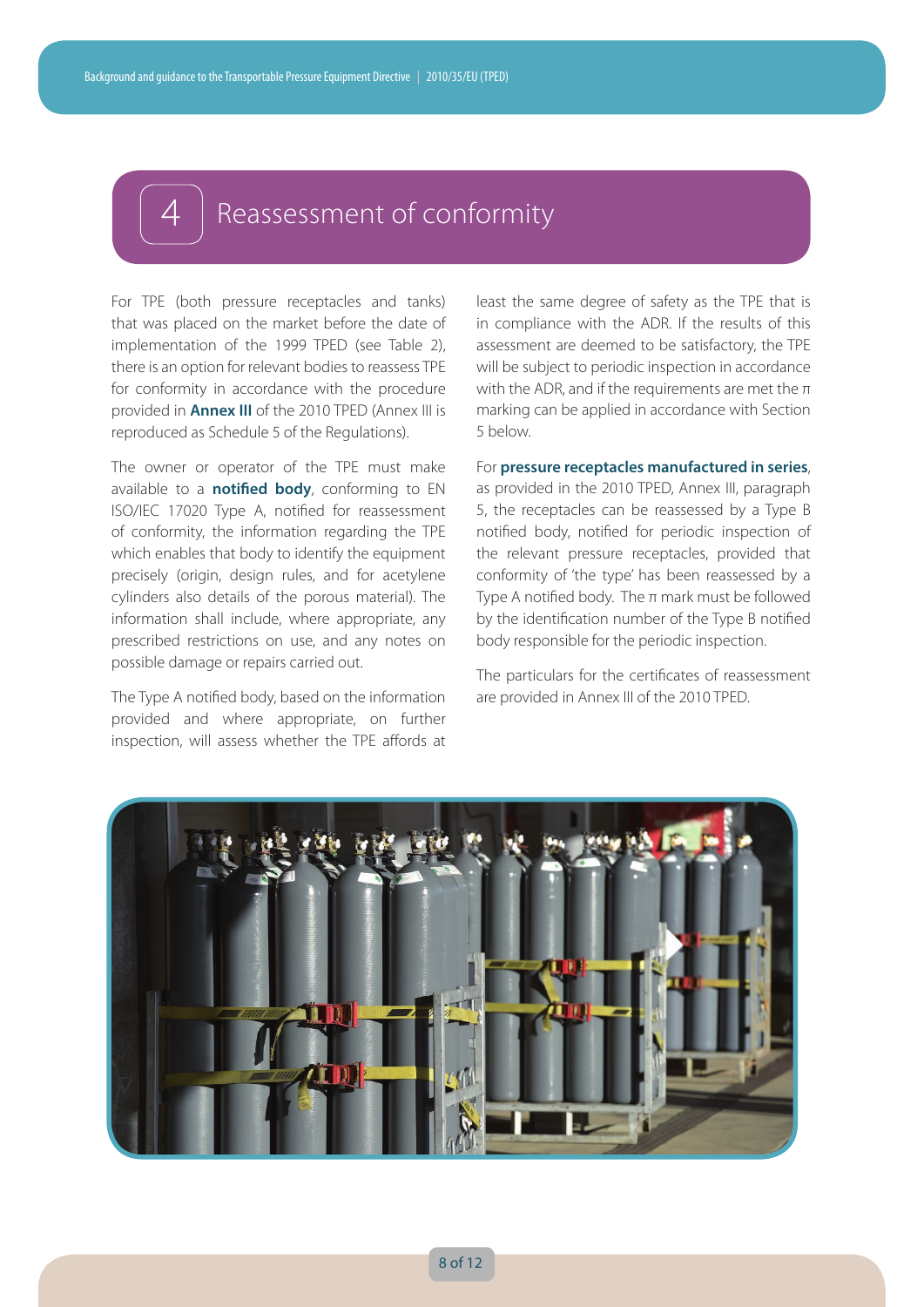## Pi marking of TPE

Transportable pressure equipment must bear a mark indicating its compliance with the ADR and the TPED to ensure its free movement and free use. The pi mark  $(n)$  must be applied in accordance with Chapter 3 of the 2010 TPED, and will be in the form of a symbol as follows:



The dimensions of the marking must be as laid out in Article 15 of the 2010 TPED.

TPE which was placed on the market before the implementation date of the 1999 TPED (see Table 2) does not need to bear the π mark. However, if the TPE is reassessed for conformity, the  $\pi$  mark will be applied as described above.

For pressure receptacles that were in compliance with Directives 84/525-7/EEC (see also Section 2), the  $π$  mark must be affixed by or under the surveillance of the notified body responsible for the periodic inspection of the relevant receptacles (Xa or Xb), and must be followed by the identification number of the notified body.

Certificates of conformity assessment, reports of periodic inspections, intermediate inspection and exceptional checks, and certificates of reassessment of conformity issued by a notified body are valid in all Member States.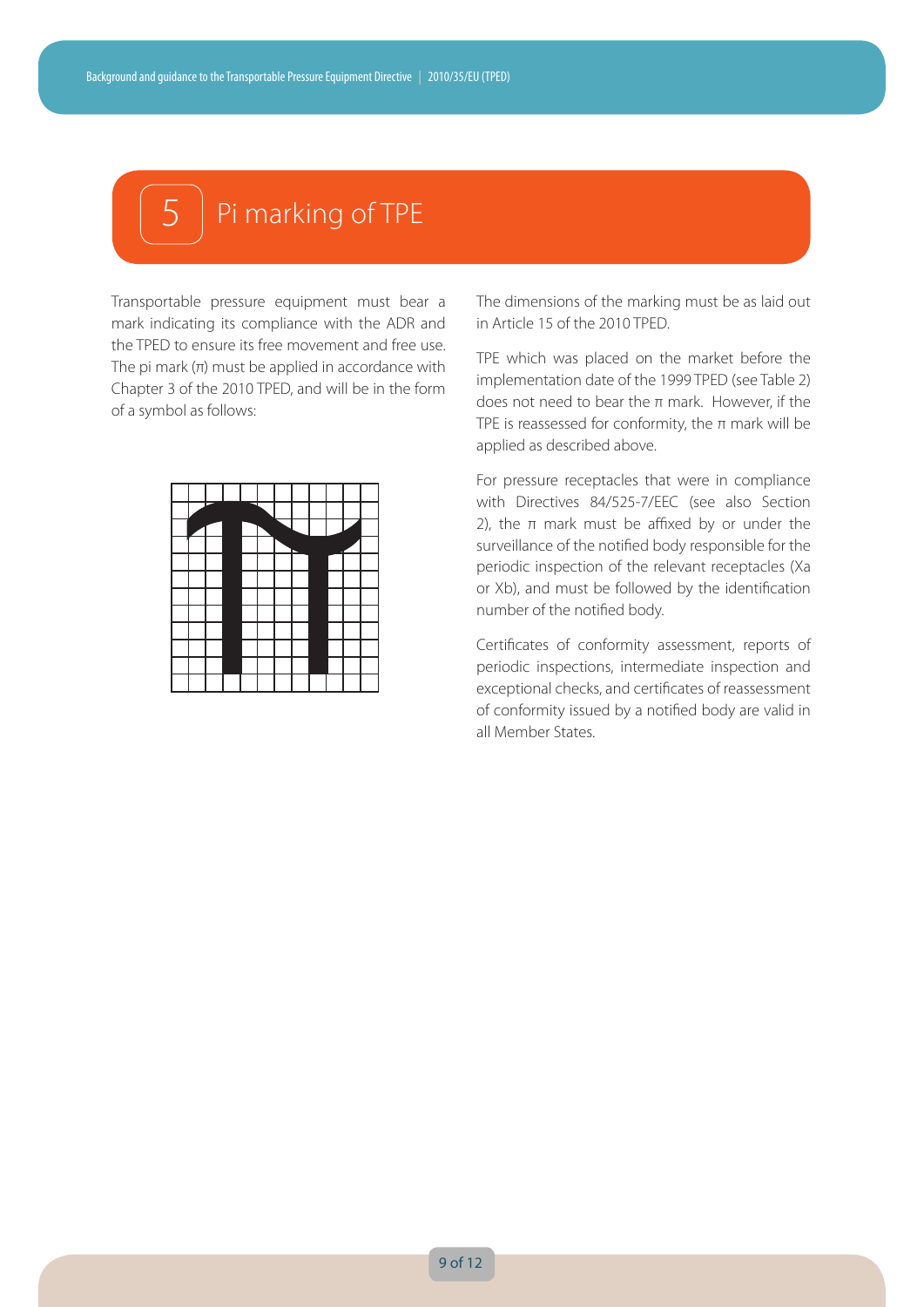## 6 Market Surveillance

The Health and Safety Authority is the market surveillance authority in Ireland in relation to TPE and for the purposes of Part 9 of the Regulations.

Where there is sufficient reason to believe that particular TPE presents a risk to the health and safety of persons or to other aspects of public interest protection, the market surveillance authority may carry out an **evaluation** of the TPE.

The relevant economic operator, which under the 2010 TPED, may be the manufacturer, the authorised representative, the importer, the distributor or the owner of the TPE (all of which are defined in Article 2 of the directive), must co-operate with the market surveillance authority, including granting access to their premises or providing samples on request.

Depending on the outcome of the evaluation, if the TPE is found either

- > not to be compliant with the requirements of the ADR and the 2010 TPED, or
- $\sum$  to be compliant with the requirements of the ADR and the 2010 TPED but still presents a risk,

the market surveillance authority may require the relevant economic operator to take corrective action in relation to the TPE, to withdraw it from the market, or to recall it within a reasonable period.

Where the economic operator does not take adequate corrective action, the market surveillance authority will take provisional measures to ensure that the TPE is removed from the market, and will inform the EU Commission and other EU member states of those measures.<sup>5</sup> The Commission, in consultation with member states, will then decide whether a national measure is justified or not, and will, where necessary, propose appropriate measures to be taken either by the member state concerned or the economic operator.

<sup>5</sup> Tools that can be used by market surveillance authorities and the EU Commission are

1. the internet-supported information and communication system for the pan-European market surveillance (ICSMS), and

<sup>2.</sup> the rapid alert system for dangerous non-food products, RAPEX.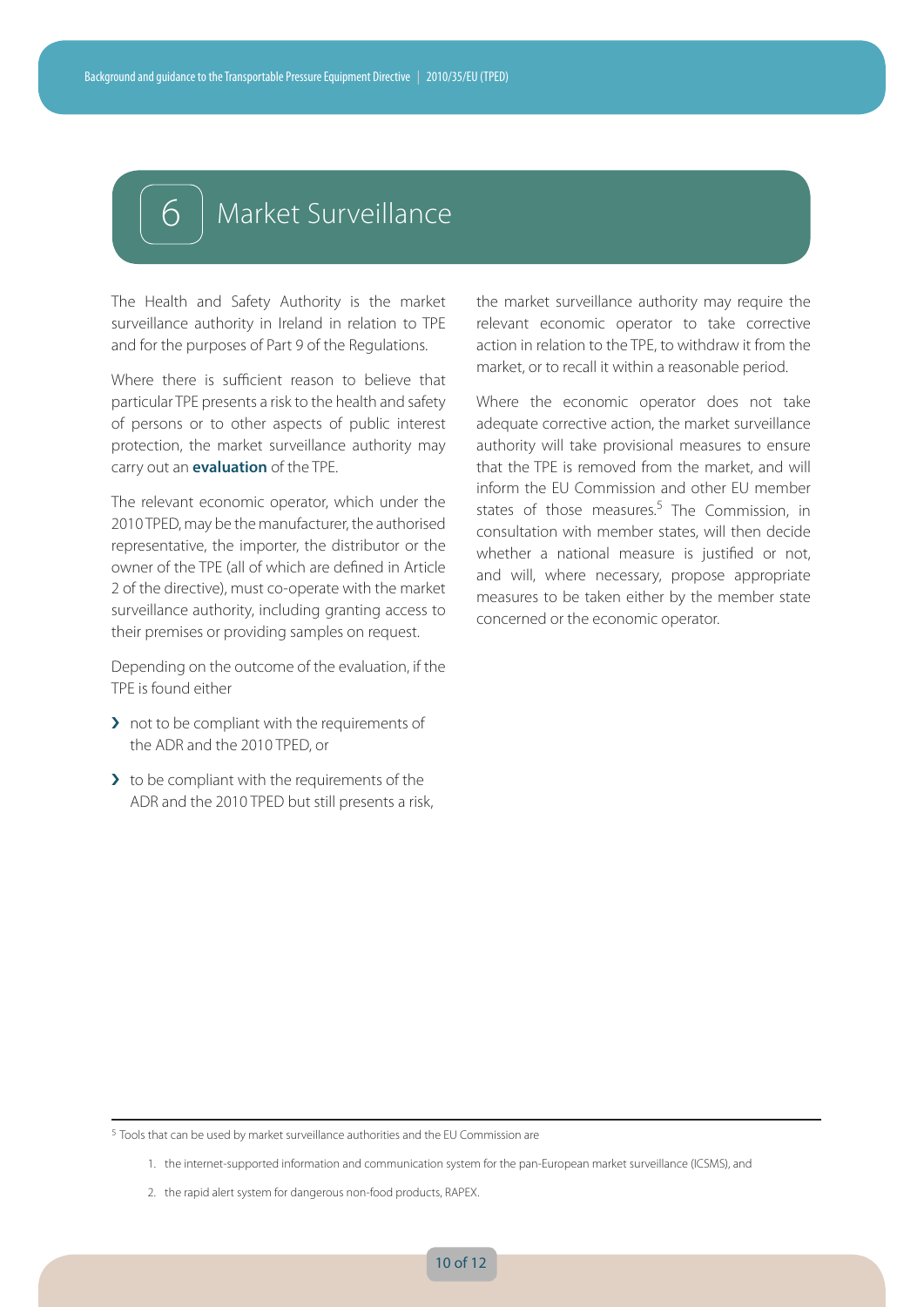## 7 Further Information

#### **Market Surveillance Authority:**

#### **Health and Safety Authority,**

The Metropolitan Building, James Joyce Street, Dublin 1, D01 K0Y8 Tel: 1890 289 389 / 00353 1 614 7000 Email: **chemicals@hsa.ie**

Web: **www.hsa.ie**

"Use *www.besmart.ie* – the HSA's free online risk assessment tool"

#### **Accreditation Body:**

Irish National Accreditation Board (INAB), The Metropolitan Building, James Joyce Street, Dublin 1, D01 K0Y8 Tel: 1890 289 389 /00353 1 614 7000 Web: **www.inab.ie**

#### **Notifying Authority**

Product Safety Section Department of Business, Enterprise and Innovation Earlsfort Centre, Lower Hatch Street, Dublin 2, D02 PW01 Tel: + 353 1 6313189 Email: **chemicals@dbei.gov.ie** Web: www.dbei.gov.ie